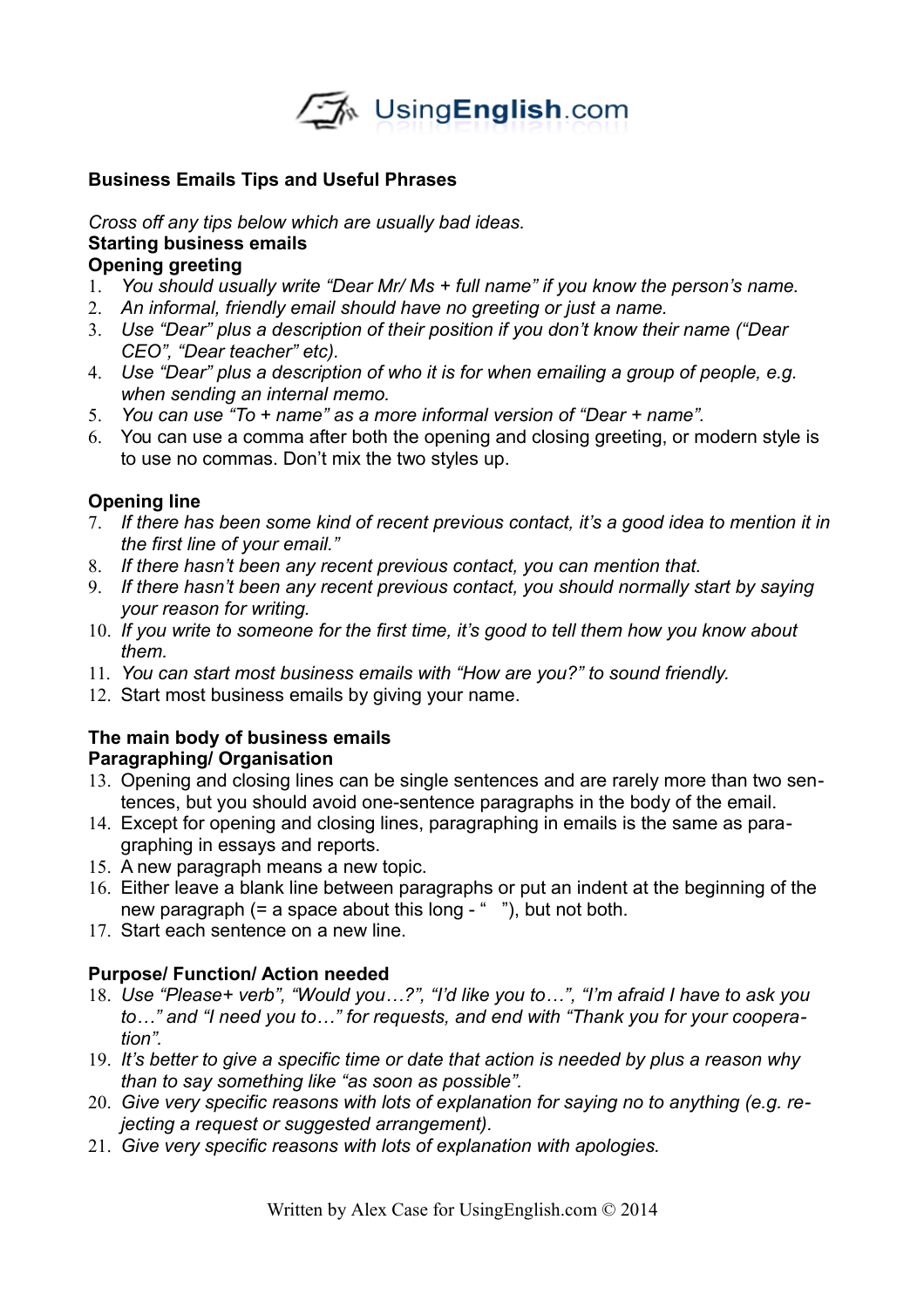

### **Punctuation**

- 22. *You can highlight important information with brackets (), exclamation marks (!), multiple exclamation marks (!!!), or CAPITAL LETTERS.*
- 23. The dots after "Mr.", "Ms.", "Mrs." and "Dr." aren't needed in British English.

#### **Ending business emails Closing line**

- 24. *Use "Thank you for your cooperation" to end most business emails.*
- 25. *Finish with "I expect your quick reply" and "I'm waiting for your reply" when you need a quick answer.*
- 26. *It's good to mention the next (email, telephone or face to face) contact between you in your final line.*
- 27. *Use a phrase starting with "If…" such as "If you have any questions…" if there might be a reply but you don't necessarily need one.*

### **Closing greeting and name**

- 28. *Use "Best regards" to finish all your business emails.*
- 29. In formal emails, it's useful to give your title (Mr, Ms, etc) in brackets after your name.
- 30. *It's alright to just use your automatic email signature, even in friendly emails.*

#### **Formality**

- 31. *Common business abbreviations like "asap", "Thurs", "Jan", "btw", "at the mo", "BR", "FYI", "CU on Monday", "I'm CCing…", "Thx", "TBA", "TBC", "Re", "info" and "&" are also suitable for formal business emails like job applications and formal complaints.*
- 32. Latin abbreviations like "e.g.", "i.e.", "NB", "a.m.", "p.m.", "PS" and "etc." can be used in all kinds of emails.

*Are there any cultural differences above (i.e. things which would be different in emails written in your own language)?*

*Brainstorm suitable phrases to do the good things or ways of doing something better than the bad things that are in italics above.*

*Check with the answer key.*

*Find formal and informal phrases in the answer key.*

*What other differences and general differences are there between formal and informal emails?*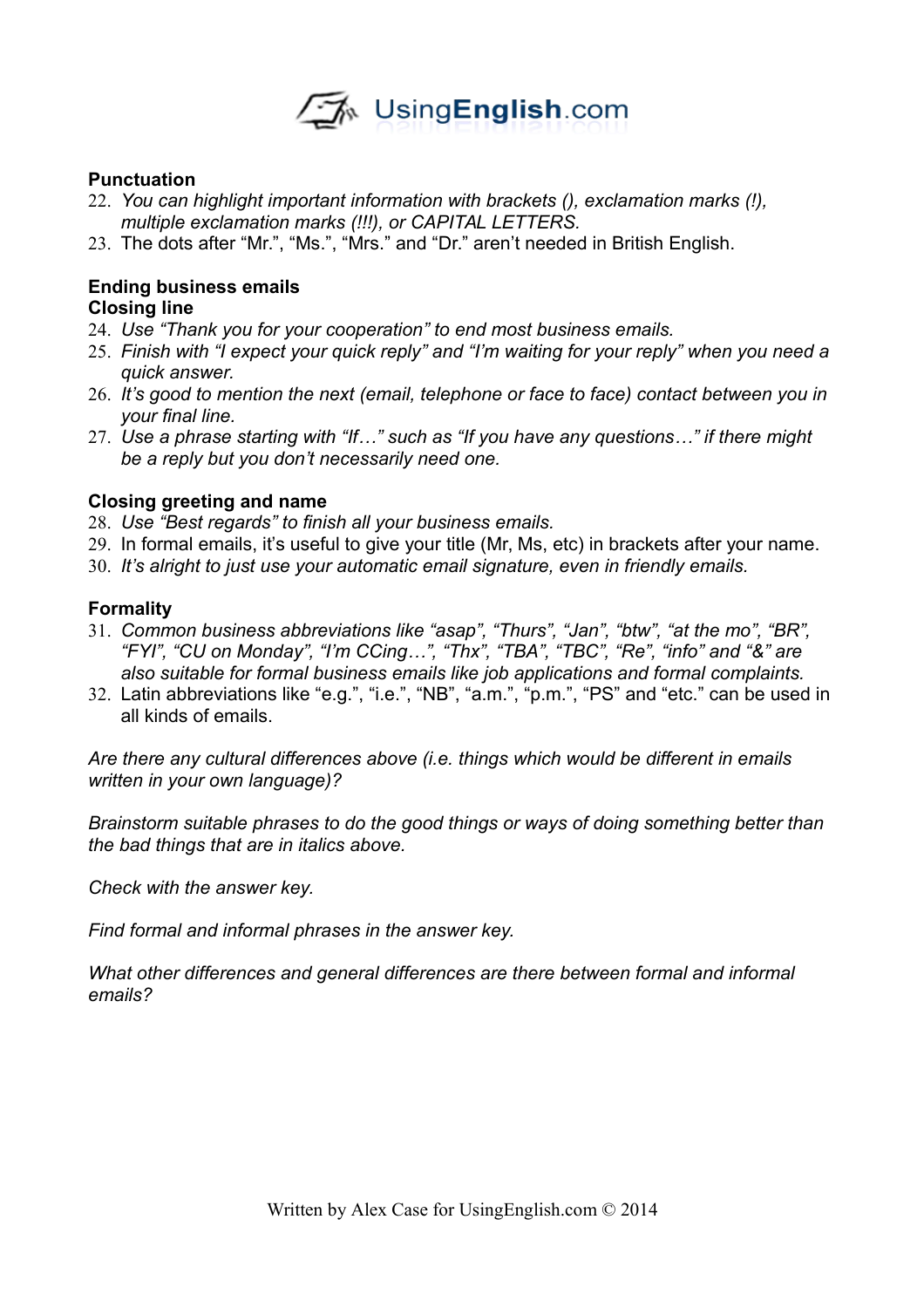

### **Suggested answers Starting business emails Opening greeting**

- 1. *You should usually write "Dear Mr/ Ms + full name" if you know the person's name. It's generally better to use "Dear Mr/ Ms + family name" or "Dear + first name", but "Dear + full name" is possible if you can't guess the gender or which part is the family name.*
- 2. *An informal, friendly email should have no greeting or just a name. Not true. That would be a very short and business-like email, for example the third email on one topic in one day. A friendly one would usually start with "Hi + first name", "Hi" and "Hello again".*
- 3. *Use "Dear" plus a description of their position if you don't know their name ("Dear CEO", "Dear teacher" etc). – This is wrong. Dear is almost always used with actual names. If you don't know the name, use "Dear Sir or Madam" or "Dear Sir/ Madam".*
- 4. *Use "Dear" plus a description of who it is for when emailing a group of people, e.g. when sending an internal memo. – This is wrong. Dear is only used with names and in the expression "Dear all". You can also use "Hi everyone", or "To:" with a description of who it is going to ("To: All sales staff" etc)*
- 5. *You can use "To + name" as a more informal version of "Dear + name". "To + name" is never used in emails, only cards such as Xmas cards and birthday cards. "Hi + name" can be used instead of "Dear + name".*
- 6. You can use a comma after both the opening and closing greeting, or modern style is to use no commas. Don't mix the two styles up. – True

# **Opening line**

- 7. *If there has been some kind of recent previous contact, it's a good idea to mention it in the first line of your email. – True: "Thank you for your email about…/ enquiry about…/ order of…/ for meeting me…/ for your phone call…/ for the information about…/ inviting me…", "In reply to your email,…", "As requested, here is…"*
- 8. *If there hasn't been any recent previous contact, you can mention that. True: "Long time no see", "It seems ages since…", "Sorry it has taken me so long to write back", "Sorry for my late reply".*
- 9. *If there hasn't been any recent previous contact, you should normally start by saying your reason for writing. – True: "I am writing to you about/ concerning/ with regards to/ in connection with/ regarding…/ to…/ because…", "I am writing to enquire about/ inform you of/ confirm/ ask/ check/ reserve/ book/ suggest/ arrange…", "Just a quick note to say…", "Just a few comments about…"*
- 10. *If you write to someone for the first time, it's good to tell them how you know about them. – True: "I saw your advertisement in…" "I was given your contact details by…" "… said that I should write to you about…"*
- 11. *You can start most business emails with "How are you?" to sound friendly. This is not suitable either for people who don't know well ("I hope you are well" or something more business-like is more suitable) or people you know well such as colleagues and long-term clients ("How's it going?", "How are things?", "How's life?", or even better more specific ones like "Hope you had a good weekend", "I heard there were floods round there. Hope you are okay", "How was your holiday in Hawaii?")*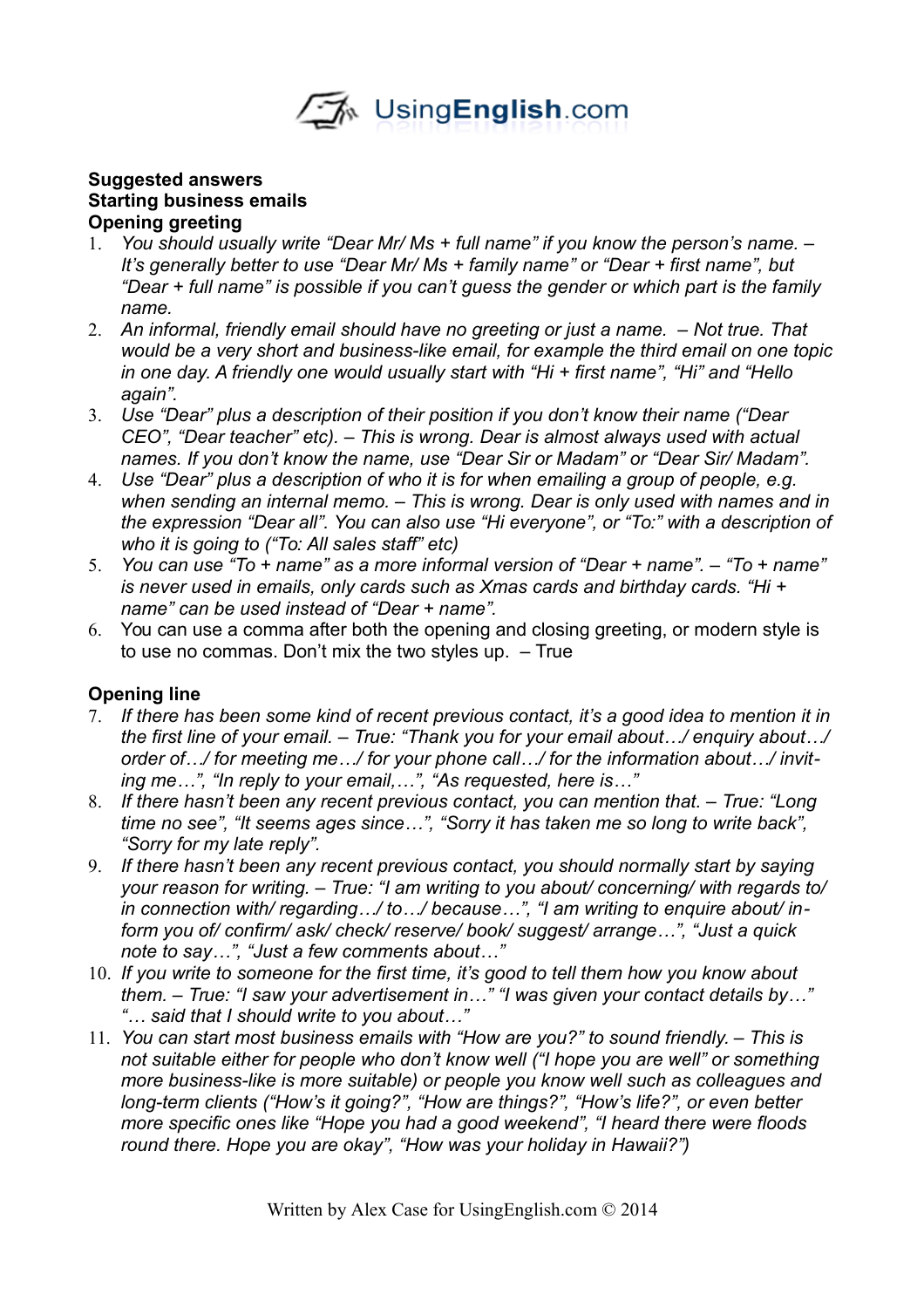

12. Start most business emails by giving your name. – Not a good idea, as it's obvious from elsewhere in the email and it's better to mention why you are contacting them first.

# **The main body of business emails Paragraphing/ Organisation**

- 13. Opening and closing lines can be single sentences and are rarely more than two sentences, but you should avoid one-sentence paragraphs in the body of the email. – True.
- 14. Except for opening and closing lines, paragraphing in emails is the same as paragraphing in essays and reports. – True.
- 15. A new paragraph means a new topic. True.
- 16. Either leave a blank line between paragraphs or put an indent at the beginning of the new paragraph  $(= a \text{ space about this long} - \text{``''})$ , but not both.  $-$  True.
- 17. Start each sentence on a new line. Don't do this. It's not a poem or a song, and it makes the paragraphing confusing. It could also be mistaken for a list (with perhaps formatting like bullet points or numbers lost due to technical reasons).

# **Purpose/ Function/ Action needed**

- 18. *Use "Please+ verb", "Would you…?", "I'd like you to…", "I'm afraid I have to ask you to…" and "I need you to…" for requests, and end with "Thank you for your cooperation". – These are only used for commands/ orders/ instructions and are only usually used in internal memos. Requests are "Can you/ Could you/ Could you possibly/ Would you mind/ Would it be possible for you to/ We would really appreciate it if you could/ We would be grateful if you could…?", ending with "Thank you (in advance)", "Cheers", "Any assistance you can provide would be gratefully accepted." or "I would really appreciate any help you can give." or you can often just use "I look forward to hearing from you (soon)"*
- 19. *It's better to give a specific time or date that action is needed by plus a reason why than to say something like "as soon as possible". – True: "Can you get back to me by Friday because…"*
- 20. *Give very specific reasons with lots of explanation for saying no to anything (e.g. rejecting a request or suggested arrangement). – True in British and American culture, e.g. "I'm afraid I have to… at exactly that time because… but…"*
- 21. *Give very specific reasons with lots of explanation with apologies. True in British and American culture, e.g. "This was because of/ due to…", "The reason for this was…"*

# **Punctuation**

- 22. *You can highlight important information with brackets (), exclamation marks (!), multiple exclamation marks (!!!), or CAPITAL LETTERS. – In English brackets means unimportant information and capital letters are like shouting and therefore rude. Exclamation marks and multiple exclamation marks are useful for adding humour, but not to emphasise your points. For important information write "N.B.", "Please note that…", "I would like to draw your attention to…" and/ or use bold, a different colour or underlining.*
- 23. The dots after "Mr.", "Ms.", "Mrs." and "Dr." aren't needed in British English. True.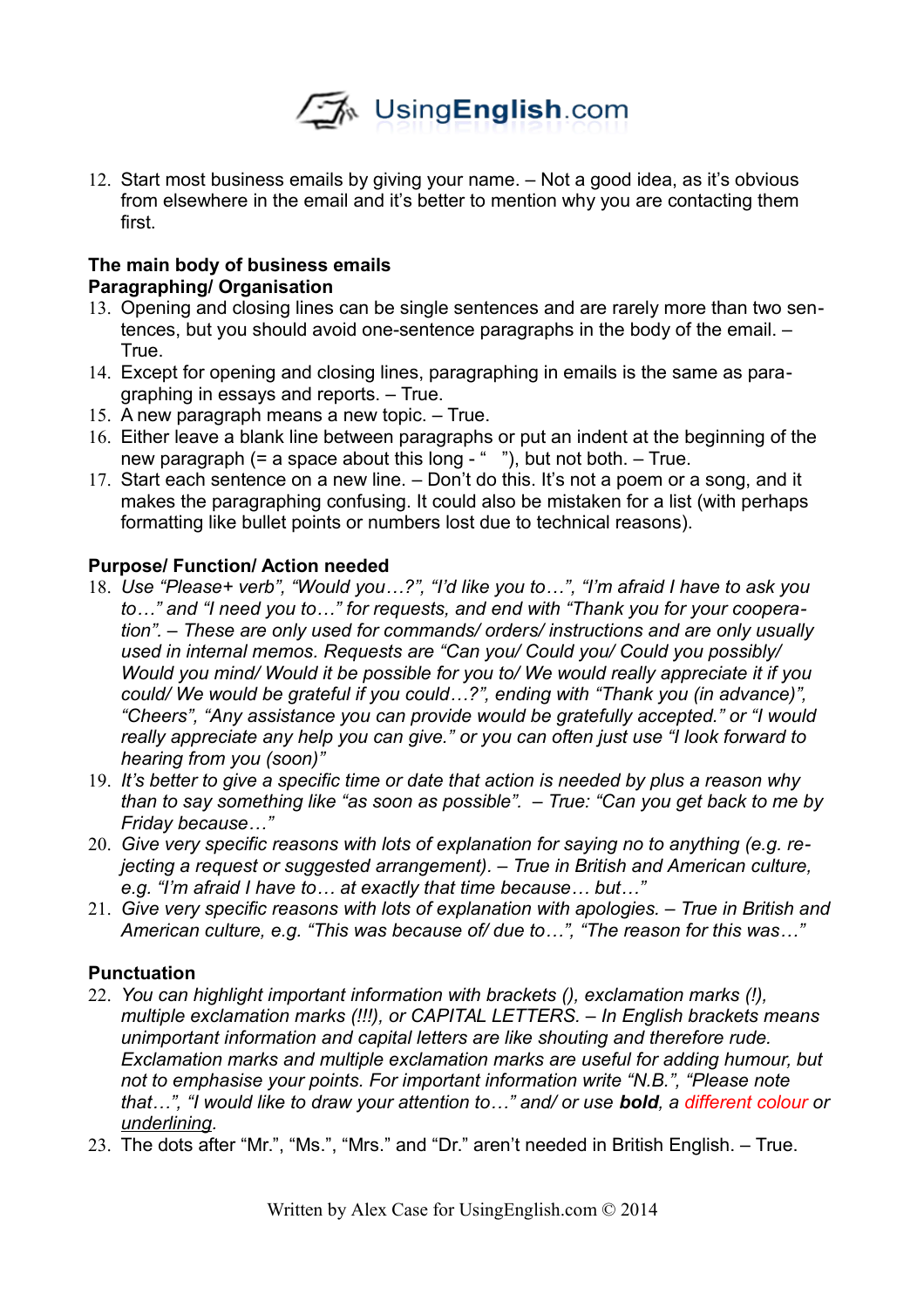

#### **Ending business emails Closing line**

- 24. *Use "Thank you for your cooperation" to end most business emails. This only ends an email giving rules and instructions such as an internal memo from the HR department about pay claims and is therefore rare. "Thank you (in advance)" and "Cheers" are similar but for requests, there are the more elaborate versions "Any assistance you can provide would be gratefully accepted." and "I would really appreciate any help you can give.", or you can often just use the old standard "I look forward to hearing from you (soon)"*
- 25. *Finish with "I expect your quick reply" and "I'm waiting for your reply" when you need a quick answer. – This is very rude and is only used with angry complaints, maybe after having received inadequate responses so far. It's generally best to put such instructions into the body of the email, e.g. "Could you possibly… by Friday as…?"*
- 26. *It's good to mention the next (email, telephone or face to face) contact between you in your final line. – "I look forward to/ (I'm) looking forward to hearing from you (soon).", "Please let me know if that's okay.", "(I'll) speak to you when I get back.", "I look forward to seeing you again (soon).", "(I) hope to see you again soon.", "See you then.", "I'll mail you again as soon as I know", "I'll check and get back to you"*
- 27. *Use a phrase starting with "If…" such as "If you have any questions…" if there might be a reply but you don't necessarily need one. – True: "If you need any further information/ If you have any more questions/ If you need any more info, please let me know/ do not hesitate to contact me/ drop me a line".*

# **Closing greeting and name**

- 28. *Use "Best regards" to finish all your business emails. It's better to use variety, thinking carefully about friendliness and formality, e.g. "Best wishes", "All the best" and "Best" for informal emails and "Your sincerely", "Sincerely yours" and maybe "Yours faithfully" for very formal emails, plus other similar options like "Kind regards" to add variety to informal emails.*
- 29. In formal emails, it's useful to give your title (Mr, Ms, etc) in brackets after your name. True, in case they don't know what your gender is from your name.
- 30. *It's alright to just use your automatic email signature, even in friendly emails. It's better to just cut it down to your first name or write just your first name first, because otherwise that person might think they have to continue using "Mr/ Ms + family name when writing to you".*

### **Formality**

- 31. *Common business abbreviations like "asap", "Thurs", "Jan", "btw", "at the mo", "BR", "FYI", "CU on Monday", "I'm CCing…", "Thx", "TBA", "TBC", "Re", "info" and "&" are also suitable for formal business emails like job applications and formal complaints. – It's generally better to use the full forms: "as soon as possible", "Thursday", "January", "by the way", "at the moment", "Best regards", "For your information", "See you on Monday/ I look forward to seeing you on Monday", "I have copied… in.", "Thanks/ Thank you/ I am grateful for…/ I appreciate…", "to be arranged", "to be confirmed", "regarding/ with regards to/ concerning", "information", and "and".*
- 32. Latin abbreviations like "e.g.", "i.e.", "NB", "a.m.", "p.m.", "PS" and "etc." can be used in